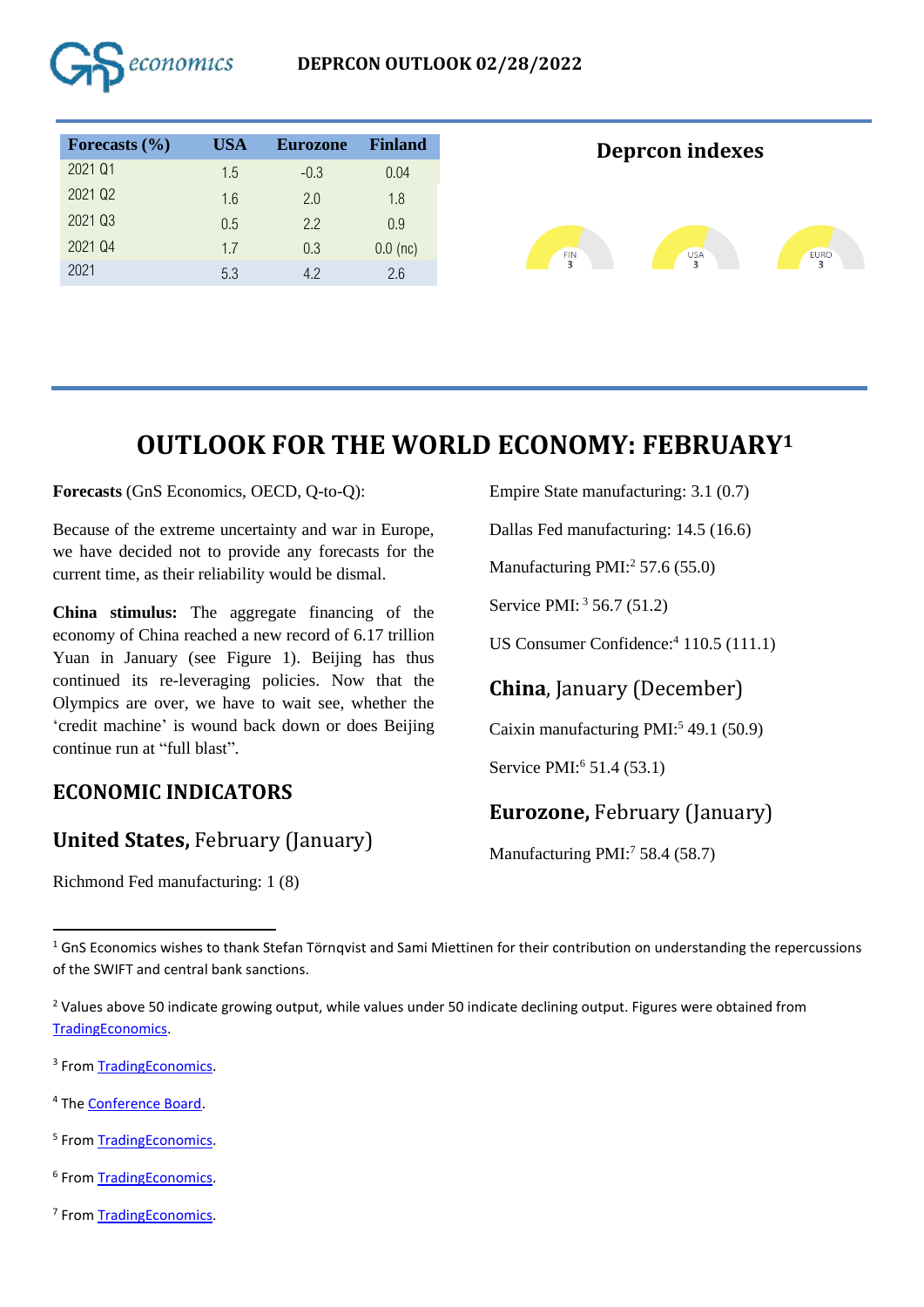

Service PMI:<sup>8</sup> 55.8 (51.1)

#### **THE OUTLOOK**

A massive shock hit the world in  $24<sup>th</sup>$  of February when Russia, after weeks of preparation, started a war against Ukraine with the likely aim of full invasion. While Russia had 'rattled the sabre' with Ukraine already before, very few actually thought that Russia would start a full-scale military operations. We warned on this possibility, or an "escalation" on the  $12<sup>th</sup>$  of February. Volatility in the financial markets has increased massively, as we warned. In this outlook we concentrate on the likely aftermath of this extremely unfortunate situation.

Some facts about Ukraine and Russia, which is likely to face tough sanctions, are in order. Together the two countries produce around a third of global wheat exported and fifth of corn trade.<sup>9</sup> It is thus no wonder that wheat and corn prices have jumped up. On the  $24<sup>th</sup>$ , wheat futures trading was halted due to 'limit up', i.e., futures prices rose over 50 cents per bushel. $10$ 

Prices of, for example, aluminium and nickel have also been rising rapidly (Russia provides around 6% of aluminium and around of 7% of the global demand of nickel). Rising prices are a way for markets to handle the uncertainty. However more shocks are on their way.

Western nations have enacted a series of sanctions aimed at pressuring Russia to stop her military operation. Thus far these have included freezing of Russian assets (e.g. in the UK), cancellation of the Nordstream 2 gas pipeline and personal sanctions to Pres. Putin and Foreign Minister Sergey Lavrov.

Western nations have now agreed that Russian banks will be cut off from the the Society for Worldwide Interbank Financial Telecommunication, SWIFT, system. It is a system of quickly and secure communication between banks. No money is transferred, but it is a crucial part of the global financial infrastructure as financial transaction information, like

electronic or card payment information are transferred through it. <sup>11</sup> Exclusion from it will make it considerably more difficult to operate in the modern banking world. News of cutting Russia from it has already sparked bank runs in Russia. In a drastic move, the central bank of Russia raised its key interest rate from 9.5 to 20%. This is a sign of desperation and a fear of wide-spread bank run. The EU has also agreed of banning all transaction with the Russian central bank. This means that it will become harder for the central bank to use its foreign reserves, as it will be unable to sell them for euros. The U.S. is likely to do the same, which would mean that the central bank of Russia would become isolated.

These are drastic moves, but we do not yet know how wide the SWIFT-ban is. It seems not to include all Russian banks, which would made it practically impossible for other countries to pay for their energy imports from Russia. This is something some countries, like Germany, may want to avoid. Now we also have to wait and see how Russia responds. The current administration could even view a full exclusion from the SWIFT as an act of war. Putting Russian deterrence forces, including nuclear, in 'high alert' suggest something like this, but we have to wait and see. We also have to wait and see what Russia does with gas and oil exports to Europe. They are an important source of revenue to Russia and also crucial to many European nations. While the winter months are over in Central and Southern Europe, combined with any cold spree would send gas prices soaring. Russia could also slow fhe flow of oil to global markers and Europe.

So, we are in the middle of a global 'financial battle' against Russia. At this point, it's practically impossible for see all the ends of this campaign. However, one can expect financial markets to react, possible violently, while rising energy and inflation prices will keep inflation pressures high even though there seems to be no signs of panic at the European energy markets, at least not yet. Markets may be expecting that the worst options (full SWIFT exclusion and shutting gas from Russia) will not materialize. However, the combination of higher prices, if materialized, and uncertainty would

<sup>&</sup>lt;sup>8</sup> From [TradingEconomics.](https://tradingeconomics.com/)

<sup>&</sup>lt;sup>9</sup> See, e.g., <u>FT</u>.

<sup>&</sup>lt;sup>10</sup> See, e.g., **Barchart**.

<sup>&</sup>lt;sup>11</sup> See more, e.g. from **Investopedia**.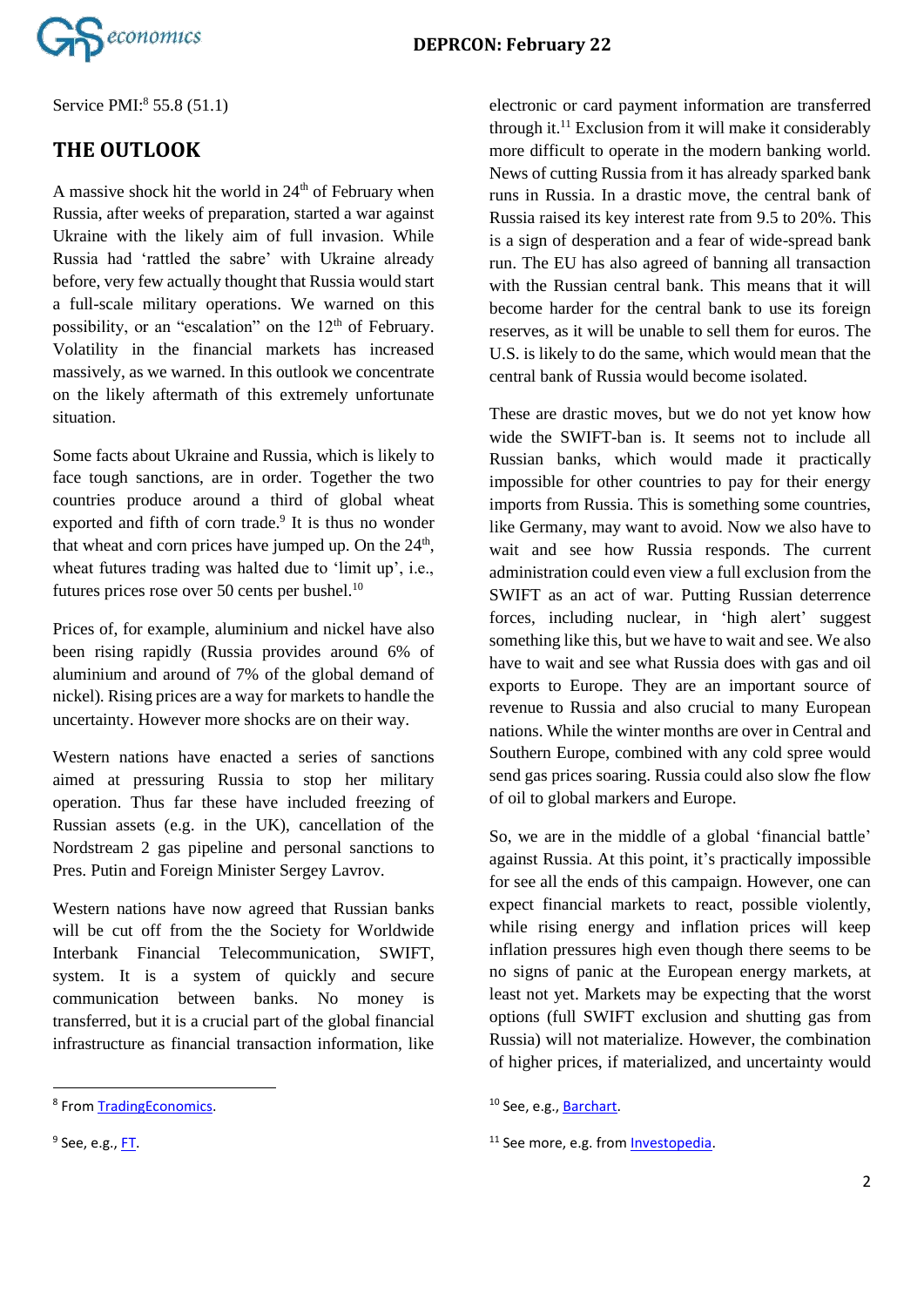

be a push towards *stagflation*, i.e. the combination of recession and fast inflation. This would put central banks in bind as they would like to support the volatile financial markets with low interest rates, but hastening

inflation would lead to a serious economic and political backlash.

We keep monitoring the situation closely.

## **Appendix: Figures**



Figure 1. Monthly cumulative aggregate financing to the real economy (flow) in China. Source: GnS Economics, People's Bank of China

## **Appendix: The Deprcon -index**

Deprcon is a **close proximity estimate** on the outlook of the **economy** and **financial markets**. In practice it is assumed to cover the next 1-2 quarters.

Values above three indicate an economic expansion and values below three indicate a downturn. If the indicator gives a value of 3, it signals that the economy is at a turning point. Value 2 gives a recession -warning, while value 4 signals a start of an expansion. Extreme values indicate either that an economy is in danger of overheating (5) or that is heading to a recession/depression (1).

We construct the estimate using information on the stock market, financial markets and our recession and crisis probability forecasts. This means that even if an economy is growing strongly, our outlook for it may be negative if recession and/or crisis probabilities are high.

#### **Contact information:**

Tuomas Malinen, PhD CEO, Chief Economist